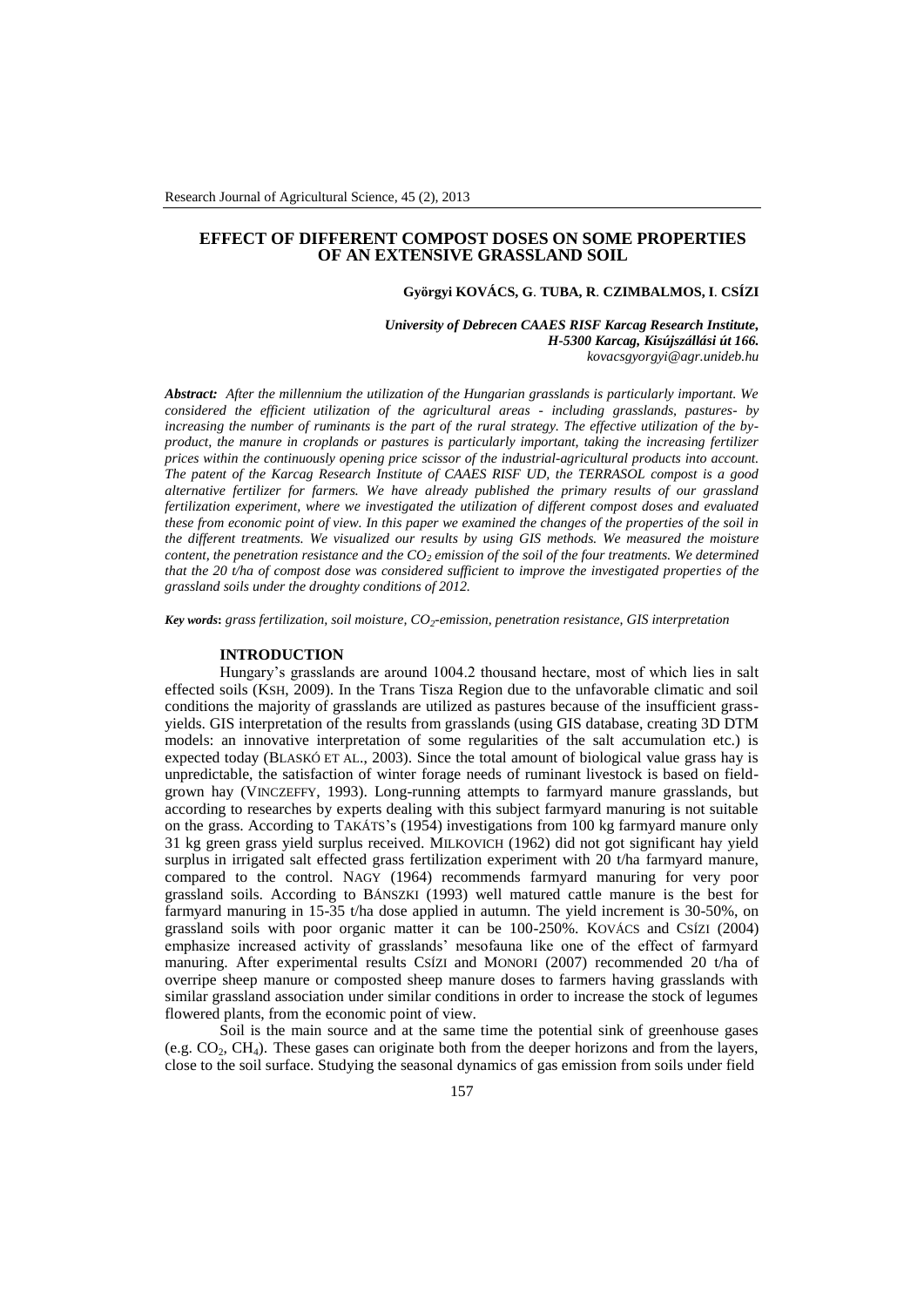conditions can provide information on gas immission and emission processes. Both from the point of view of management and environmental protection it is very important that the humus enriching and decomposing processes can be influenced consciously by controlling the microbiological activities in the soil, so the favorable state of the soil can be maintained (GYURICZA, 2004).

The physical degradation problem (compaction and structural degradation) of arable lands became the problem of grasslands too.

Natural factors and human activities (especially improper tillage) both can trigger the physical degradation of the soil, its appearance is mainly due to improper soil tillage in arable- (BIRKÁS, 2002), while overgrazing in grasslands. Physical degradation results in increased soil compaction, decreased porosity which all lead to the unfavourable water and heat balance of the soil, the decreased nutrient support ability and microbiological activity (NYÍRI, 1997).

Our aim was to investigate the effect of different compost doses on the moisture content, the penetration resistance and the  $CO<sub>2</sub>$  emission of an extensive grassland soil.

### **MATERIAL AND METHODS**

The measurements were carried out at the DU CAAES RISF Karcag Research Institute. The site of the measurements, called Rainer, is an extensive pasture utilised by grazing sheep.

The coordinates of the experimental area were  $47^{\circ}23'$  N and  $20^{\circ}56'$  E (WGS 84), the Baltic altitude is 83 m.

The digital mapping work is prepared in Hungarian Coordinate System (EOV) by using GIS software: DigiTerra Explorer 6.0, and ArcGIS 9.2. The used map overlays are from the AGROTOPO databases (1:100 000 scale), and from the GIS databases of our institute. Using the cadastral- and topographical map sections, we generated different overlapping shapes, for that the different soil properties were linked as attributive data of the studied experimental area (*Figure 1-2.*); so we have information about the soil type, the parent material, the texture of the soil, the soil water regime, and the pH of the soil. Of course, the own database further elucidated this map attributive data (on-site sampling, laboratory measurements, see *Table 1*.).

The Terrasol compost used in the experiment is a bio-compost, naturally produced, enriched with nutrients, sheep manure-based compost. It is odorless, free from pathogenic bacteria and weed seeds, homogenous product. It contains micro- and mesonutrients (*Table 1*.).

*Table 1.*

| Dry matter<br>content<br>(m/m%) | Organic matter<br>content<br>(m/m%) | pH <sub>(H2O)</sub> | $N_{(m/m%)}$ | $P_2O_{5(m/m%)}$ | $K_2O_{(m/m%)}$ | $Ca_{(m/m%)}$ | $Mg_{(m/m%)}$ |  |  |
|---------------------------------|-------------------------------------|---------------------|--------------|------------------|-----------------|---------------|---------------|--|--|
| at least                        | at least                            |                     | at least     | at least         | at least        | at least      | at least      |  |  |
| 60                              | 50                                  | ~28                 | 2.5          | $^{\circ}$       |                 | 1.8           | 0,7           |  |  |

Parameters of Terrasol compost

Micro-relief, natural and artificial watercourses, landmarks (main and secondary roads, channels, forest belts, etc.) played an important role in the evolution of the grassland soil. We used for this mapping our database and OTAB (National GIS Database) digital database, and we added to our initial map overlays (cadastral- and our own overlays) the overlays of the soil types spots, highway, main- and earth roads and irrigation canals (*Figure 1*.).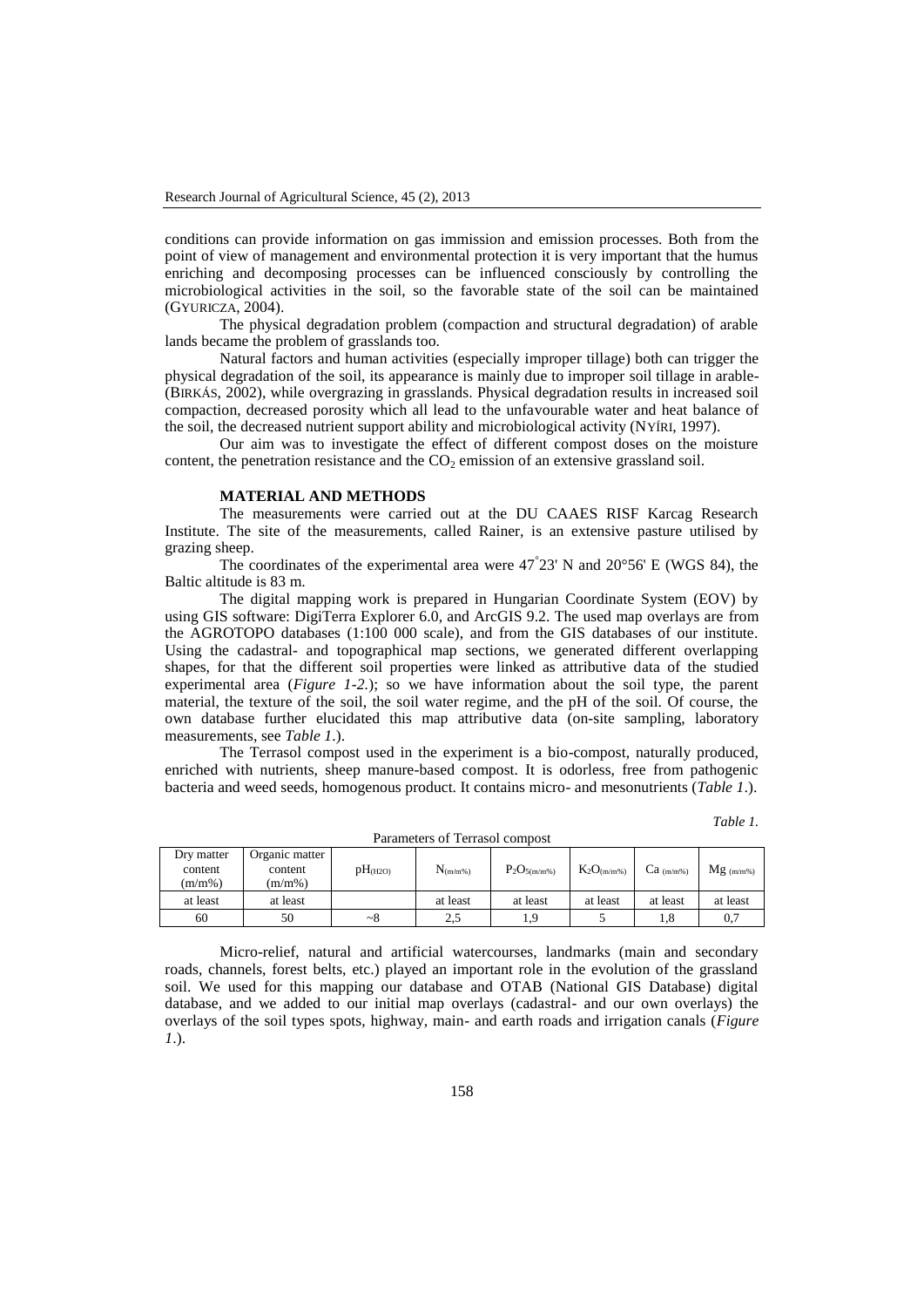Research Journal of Agricultural Science, 45 (2), 2013



Figure 1.: The soil map of KARCAG outskirts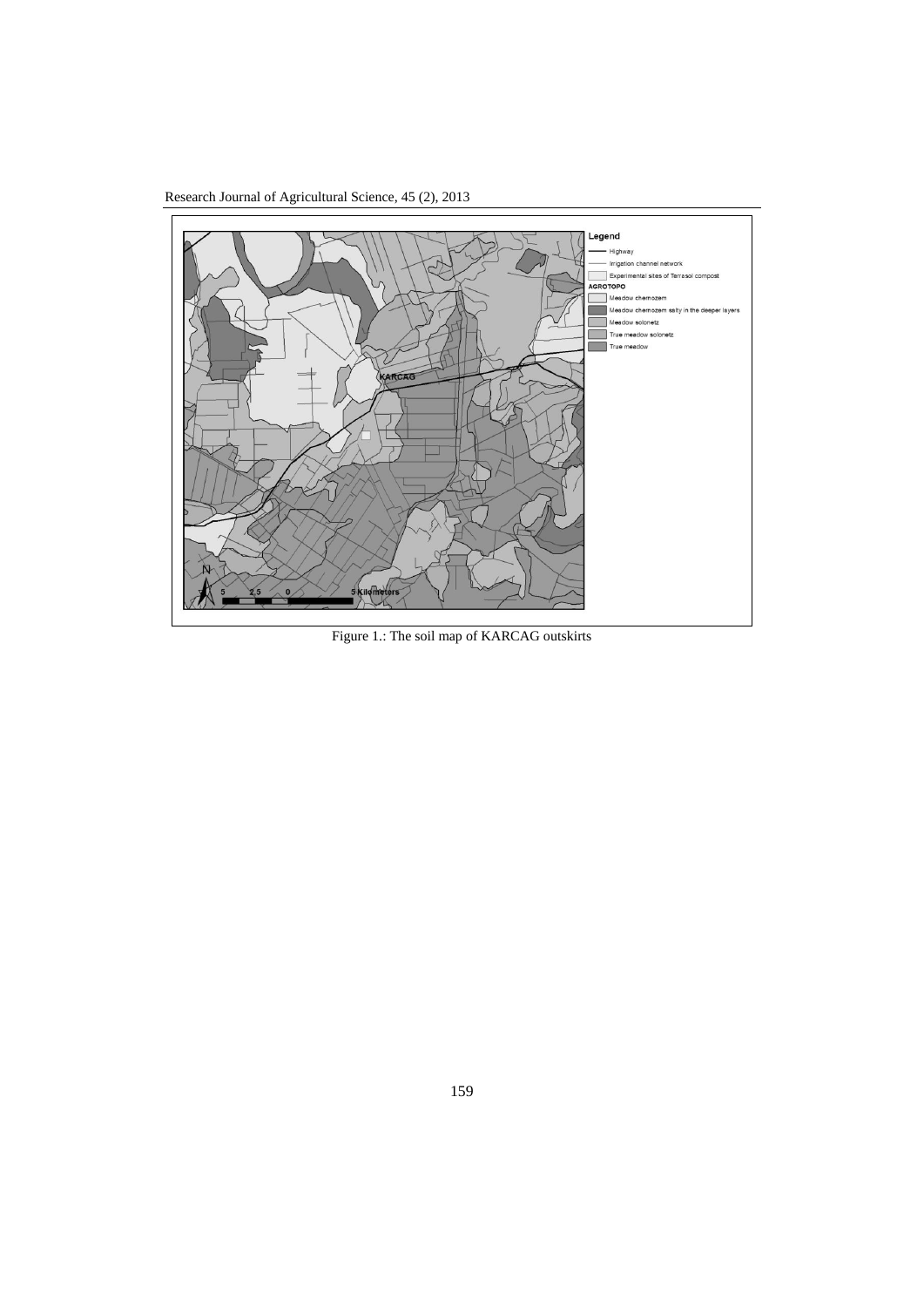# Research Journal of Agricultural Science, 45 (2), 2013



Figure 2.: Our GIS databases of Karcag outskirts



Figure 3.: The digitalized parcels of sampling area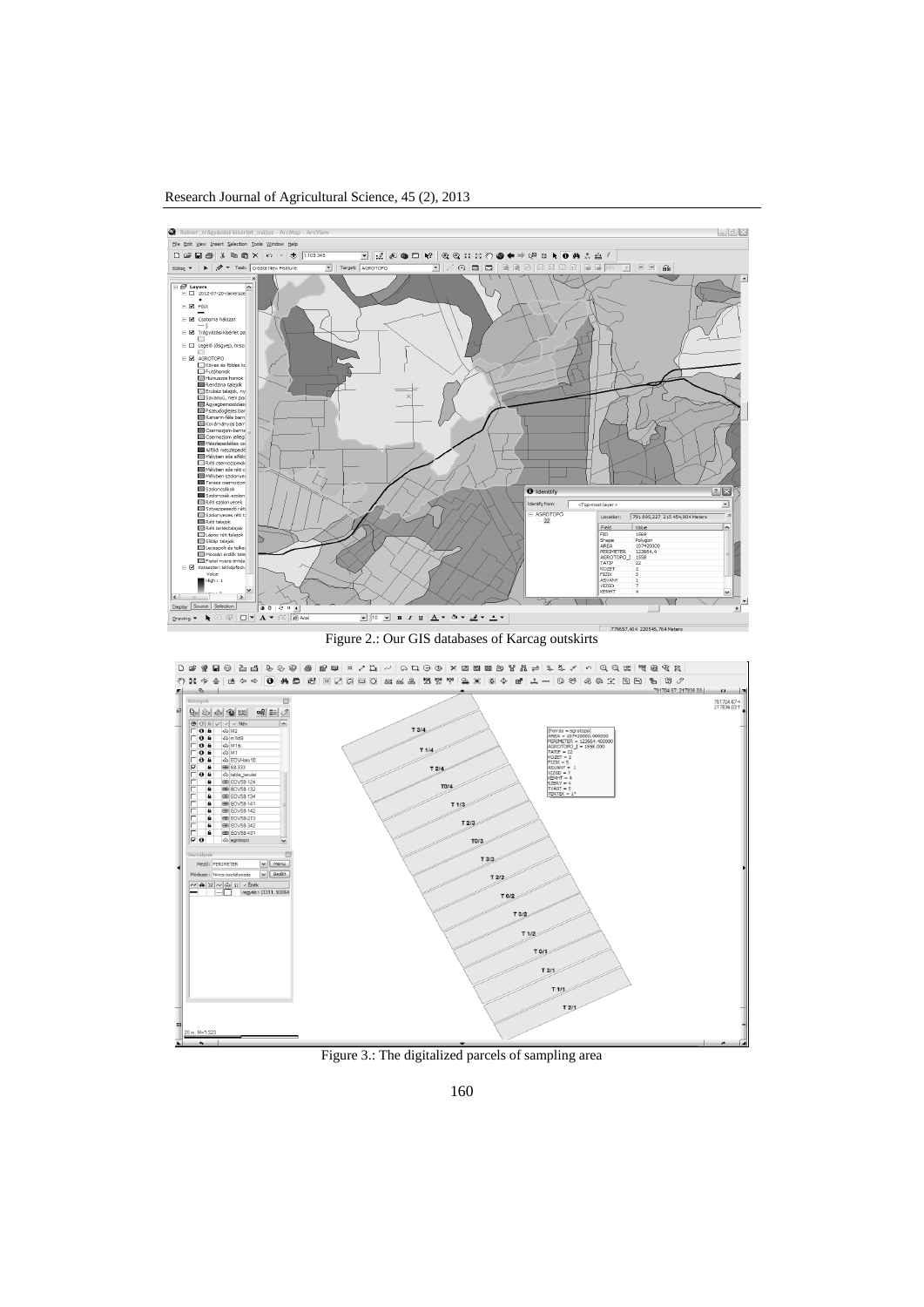Research Journal of Agricultural Science, 45 (2), 2013

Primary and secondary data sources were used in this article, we used the already available GIS databases and primary data recordings were carried out in the experimental area (*Figure 3*.). Therefore we generated by handheld GPS device an extra overlay.

After the digitalization of experimental plots the parcel-polygons and their nominations were added to the base map. And our attributive database contains the measurement results of the sampling points (moisture content, penetration resistance,  $CO<sub>2</sub>$ emission). The experiment was set up in four treatments, four replications, random block design. The area of each replication was  $10 \text{ m}^2$ .

The codes of the treatments (*Figure 3*.): T0 - control, T2 – 20 t/ha Terrasol dose, T3 – 40 t/ha Terrasol dose, T4 – 60 t/ha Terrasol dose.

The compost was distributed on the plots in 2010, so it had a second-year manure effect in 2012. The soil of the experimental site is a medium meadow solonetz. *Table 2*. shows the results of its chemical analysis.

*Table 2.*

| $\mathbf{p}$ $\mathbf{H}_{(KCl)}$ | $y_1$ | T<br><b>Total salt content</b><br><b>D</b> <sub>A</sub> |               | Hu   | $NO3-N$    | $AL-P2O5$  | $AL-K2O$ |  |
|-----------------------------------|-------|---------------------------------------------------------|---------------|------|------------|------------|----------|--|
|                                   |       |                                                         | $\frac{9}{6}$ | (96) | (mg/100 g) | (mg/100 g) | mg/100 g |  |
| 4.78                              | 18.1  | 57                                                      | 0.03          | 3.82 | 3.12       | 4.65       | 31.7     |  |

 $\text{Soil normators of the investigated area } (0, 10 \text{ cm})$ 

The experimental site is a *Achilleio-Festucetum pseudovinae,* which is classifiable in plant geography in the Pannonicum, within this Crisicum in the Eupannonicum (SOÓ, 1960).

The measurements were carried out at the end of May in 2012. The temperature and precipitation data of the previous period are summarized in the *Table 3*. The autumn and the early spring periods of 2012 were extremely dry in the region of Karcag, this made unfavorable condition for the fitomass production.

Climatic data of the investigated area

| Table |  |
|-------|--|
|       |  |

| <b>Months</b> |        | Mean temperature $(^{\circ}C)$ |                     | <b>Precipitation</b> (mm) |      |                     |  |
|---------------|--------|--------------------------------|---------------------|---------------------------|------|---------------------|--|
|               | 2011   | 2012                           | average of 50 years | 2011                      | 2012 | average of 50 years |  |
| I.            | $-0.6$ | 0.4                            | $-2.5$              | 12.7                      | 16.8 | 28.4                |  |
| П.            | $-1.1$ | $-5.1$                         | $-0.6$              | 15.0                      | 18.0 | 26.5                |  |
| Ш.            | 6.0    | 7.0                            | 4.9                 | 22.0                      | 2.5  | 24.9                |  |
| IV.           | 13.1   | 12.3                           | 10.6                | 18.9                      | 13.1 | 37.2                |  |
| V.            | 16.9   | 17.1                           | 16.3                | 46.9                      | 61.9 | 54.2                |  |
| VI.           | 20.9   | 21.4                           | 19.4                | 49.3                      | 57.6 | 71.3                |  |
| <b>VII</b>    | 21.3   | 24.3                           | 21.3                | 84.4                      | 38.1 | 56.2                |  |
| VIII.         | 22.6   | 23.6                           | 20.3                | 28.4                      | 4.1  | 48.7                |  |
| IX.           | 19.6   | 19.4                           | 15.9                | 31.7                      | 31.5 | 40.9                |  |
| X.            | 10.4   | 11.8                           | 10.1                | 18.6                      | 40.6 | 31.8                |  |
| XI.           | 2.0    | 6.9                            | 4.5                 | 0.0                       | 18.7 | 43.6                |  |
| XII.          | 2.4    | $-0.7$                         | 0.1                 | 57.8                      | 41.6 | 39.7                |  |

Source: own meteorological database

According to the literature, the distributed compost (on the soil surface) has effect in the upper 30 cm soil layer, so we investigated the moisture content and the compaction of the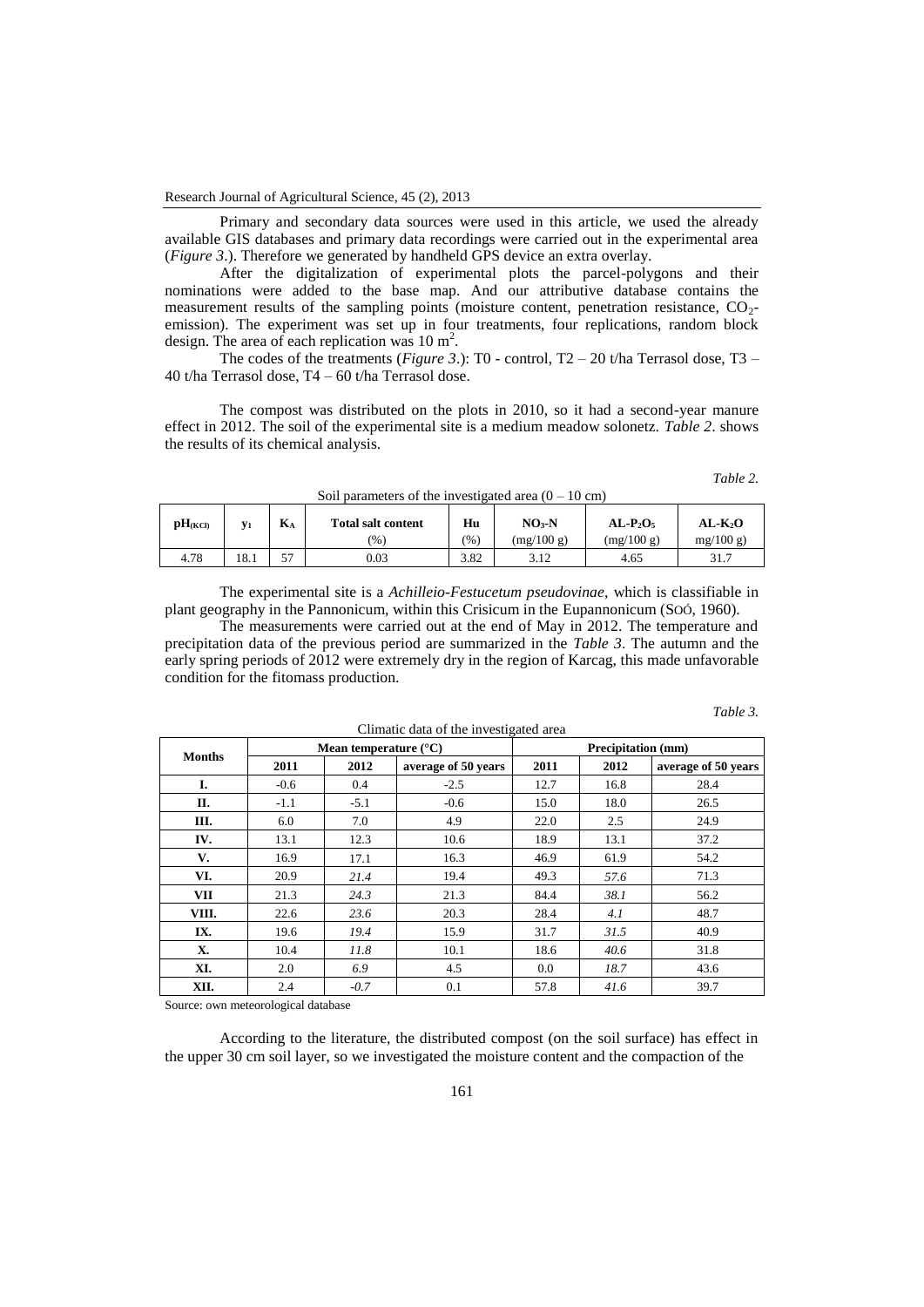0-30 cm soil layer. Soil moisture content was determined with gravimetric method. The extent of soil compaction was deduced from the penetration resistance measured with a "3T SYSTEM" electronic soil layer indicator. A GasAlert Micro5 infrared gas analyser was used in order to measure the  $CO_2$ -concentration of the air above the soil surface before and after a 30 minute-long incubation period. For the delimitation of the measuring area a special metal frame with a matching bowl were used (ZSEMBELI ET AL., 2006).

To calculate the  $CO_2$ -emission from soil the following formula was used:

$$
F = d * (V/A) * (C2-C1)/t * 273/(273+T)
$$

where F:  $CO_2$ -flux (kg m<sup>-2</sup> s<sup>-1</sup>), d: density of  $CO_2$  (kg m<sup>-3</sup>, 1.96 for  $CO_2$ ), V: volume of head space of chamber (m<sup>3</sup>) A: area of chamber (m<sup>2</sup>), C1: CO<sub>2</sub>-concentration at time of start (m<sup>3</sup> m<sup>-</sup> <sup>3</sup>), C2: CO<sub>2</sub>-concentration at time of end  $(m^3 \, m^3)$ , t: duration of measurement (s), T: air temperature  $(C^{\circ})$ .

# **RESULTS AND DISCUSSIONS**

Our investigations were carried out in an extra dry period, the shortage of precipitation was 120 mm compared to the 50 years average. Therefore the measured soil moisture contents were very low too (*Figure 4.).* At the date of the measurement, the soil moisture content was the highest where 20 t/ha compost was applied in the upper 10 cm soil layer (growing of the grass is influenced by the upper 10 cm soil moisture content). In spite of the droughty weather, more available water was in the upper soil layer with 20 t/ha compost dose application.



Figure 4.: Soil moisture contents in the treatments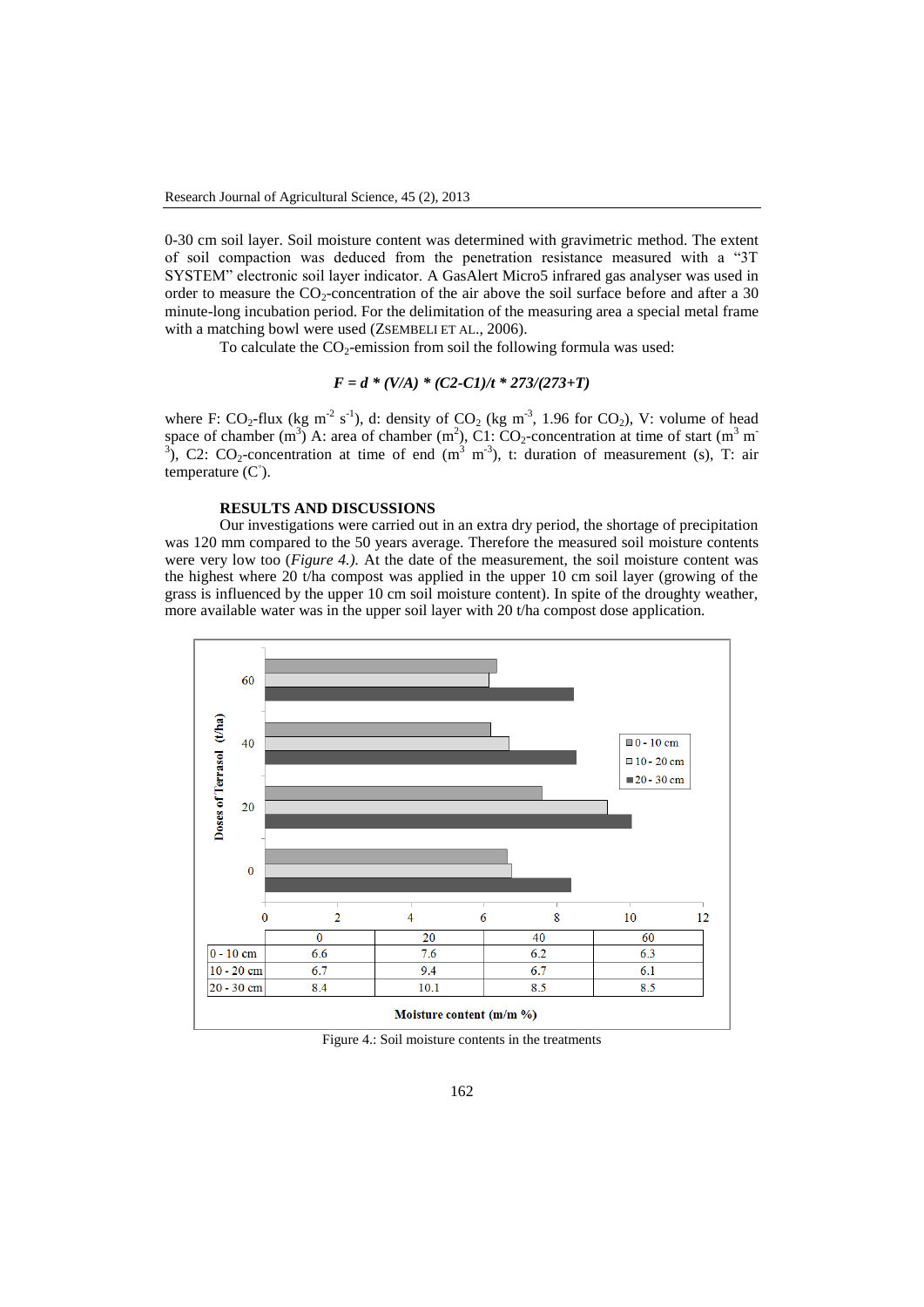We established an inverse correlation is between the soil moisture content and the soil penetration resistance. Due to the extremely low soil moisture content, the penetration resistance values were rather elevated. The penetration measurements were done in 4 replications per plot. As *Figure 5*. shows, we found the most favourable penetration results in the upper 30 cm in the plots where 20 t/ha compost dose was applied. The soil of the control plot was the most compacted. In the upper 15 cm soil layer the applied 20 t/ha compost dose resulted in the most favourable values, in the deeper layers the applied 20 and 40 t/ha compost doses were also effective.



Figure 5.: The penetration resistance of the soil in the treatments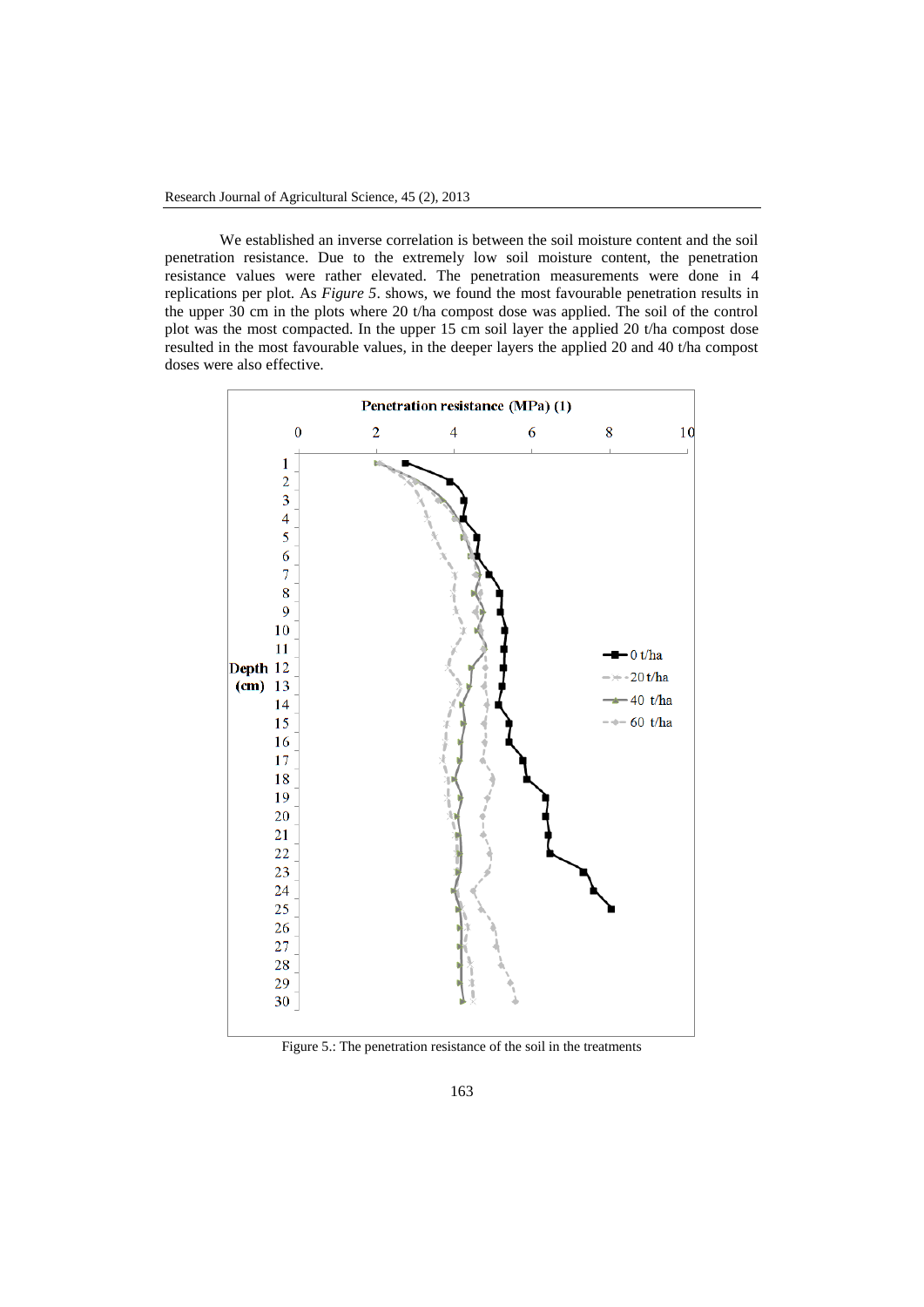The  $CO<sub>2</sub>$  measurements were done after a rainfall event, due to this precipitation the differences disappeared. This dominancy was experienced several times in the previous years as well, and it is in correlation with the literature data (FRANZLUEBBERS *et al*., 2000; FIERER and SCHIMEL, 2003).  $CO<sub>2</sub>$  measurements were carried out 3 replications in the treatments. We summarized the results in *Figure 6.* In the treated plots we detected higher values compared to the untreated plot. Nevertheless it is obvious that organic and inorganic matters added to the soil have significant influence on the microbiological activity in the soil. The highest values were observed in the 20 t/ha Terrasol application plot, and here was the highest soil moisture content too. There is close correlation between the degree and intensity of  $CO<sub>2</sub>$ -emission from the soil and the structural state and organic matter content of the soil.



Figure 6.: A  $CO_2$ -emission in the treatments

It is in correlation with the results of CSÍZI and MONORI (2007), they recommended 20 t/ha composted sheep manure for the same grassland association with the same conditions in order to increase the stock of legumes flowered plants, from the economic point of view.

## **CONCLUSIONS**

 We established that Terrasol compost improves the investigated physical and biology properties of the extensive grassland soil. Under the weather conditions during the experiment, the 20 t/ha compost dose (among the applied doses) has been proved to be the most effective in all aspects (moisture retention, soil compaction and  $CO<sub>2</sub>$ emission).